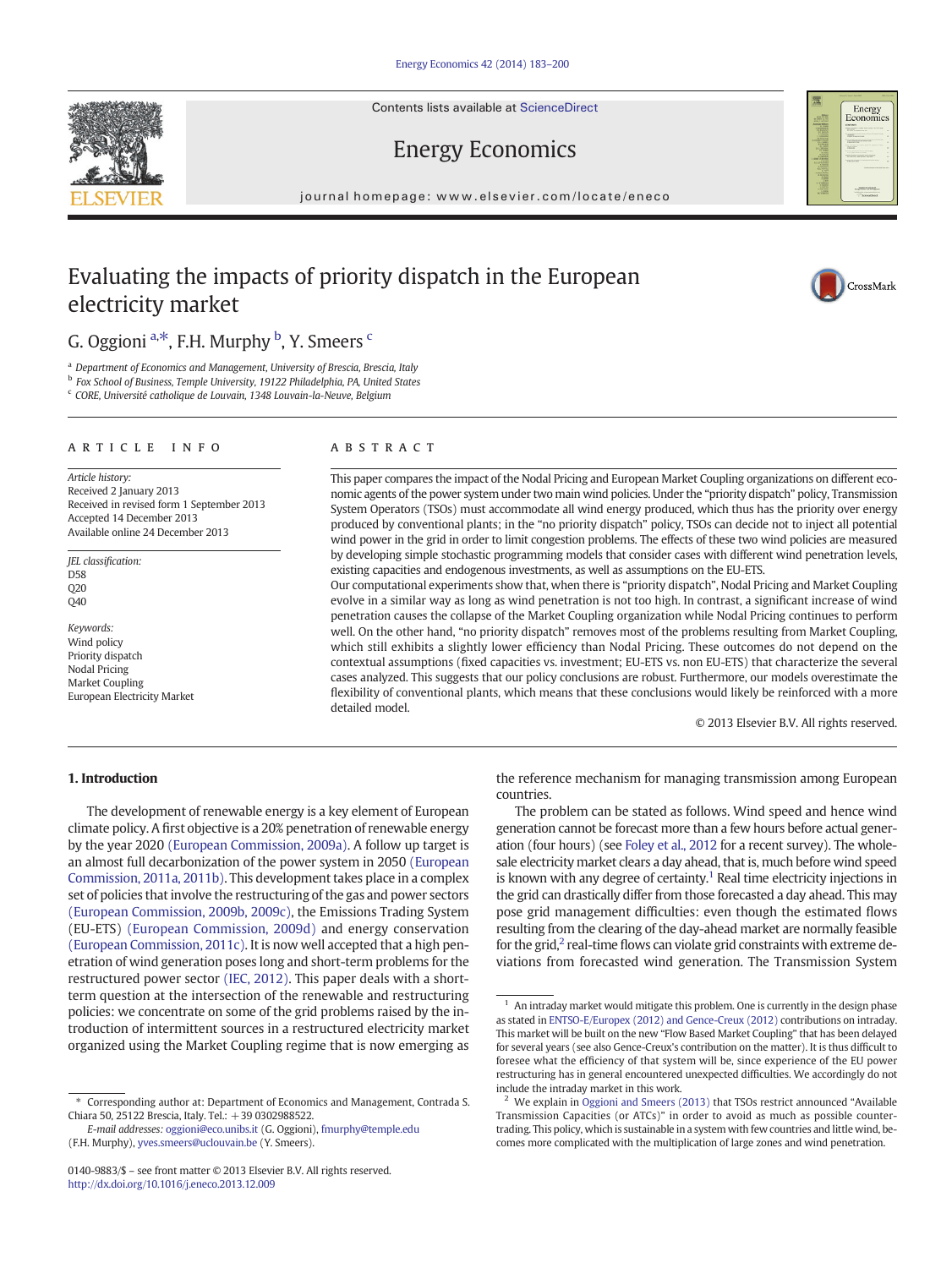Operators (TSOs) must then restore feasibility by re-dispatching operations (known as counter-trading). Past experiences with the discontinued zonal system in the US, even with comparatively lower wind penetration (e.g. ERCOT), have shown that counter-trading may be very expensive and even sometimes impossible when discrepancies between dayahead and real-time injections are too large. Needless to say, larger wind penetration increases the possibility of greater discrepancies between the day-ahead and real-time injections; this in turn requires more counter-trading operations and increases costs. We study the impact of these possible discrepancies in this paper.

Real-time injections result from the dispatch of power generators, including wind generation. Which plants operate depends on the extent to which wind potential exists and is turned into energy. Because wind power is essentially free after the installation of the generation capacity, it may seem natural to use whatever wind energy is available at any moment of time, even if this implies counter-trading. Alternatively, one can allow TSOs to curtail wind generation to decrease expensive countertrading. We refer to the policy that requires TSOs to accommodate all potential wind generated power as the "priority dispatch" policy. Alternatively, allowing TSOs to reduce wind generation (and hence to spill some potential wind energy) is referred to as the "no priority dispatch" policy. The literature contains many papers modeling the possibility of wind spillage (see, e.g., [Morales et al., 2011, 2012\)](#page--1-0) but to the best of our knowledge none of these analyze its impacts on the efficiency of different market organizations. Our paper addresses the question of the viability of "priority dispatch" and "no priority dispatch" policies in Market Coupling and, if viable, which one is preferable from an economic point of view.

We study this question by simulating these two wind priority policies on a stylized representation of part of the European power system. In order to emphasize the role of the market architecture (here Market Coupling), we compare the outcomes of the "priority dispatch" and of "no priority dispatch" policies in Market Coupling with a Nodal Pricing regime. Our models of these systems are highly stylized but they capture two of the essential differences in these market designs. First, the definition of the spot market is different: it takes place in real time in the nodal system but in the day ahead in Market Coupling. The second difference is in the spatial granularity of the grid: the market is cleared at each physical node in the nodal system, using a full description of the grid. It is cleared in virtual nodes or zones in Market Coupling, using a simplified representation of the grid that results from clustering nodes into zones.

Nodal Pricing and Market Coupling thus have different capabilities for accommodating unpredictable wind energy. The objective of the comparison of the "priority dispatch" and "no priority dispatch" policies through numerical experiments is twofold: on one side, we numerically quantify the gain achieved by the switch from the "priority dispatch" to the "no priority dispatch" policy in Nodal Pricing; on the other side, we explore whether the same switch also benefits Market Coupling. In order to assess these potential gains, we analyze different cases using these two market designs. Specifically, we consider four different levels of wind penetration. Because model results always depend on assumptions, we verify the robustness of our results by examining different "contextual cases". We first consider the alternatives of keeping conventional generation capacities fixed versus allowing for new investment. Because of the importance of carbon policy and the questions that it raises today in European policy, we also consider the alternative system with and without EU-ETS. We conclude that the results of our analysis of the "priority dispatch" and "no priority dispatch" policies on "Nodal Pricing" and "Market Coupling" are robust with respect to these assumptions.

The paper is organized as follows. Section 2 gives a brief introduction to the model and explains major simplifications made with respect to real systems. [Sections 3 and 4](#page--1-0) respectively present the Nodal Pricing and Market Coupling models developed under the assumptions indicated above. Section 5 contains the case study and the corresponding results for Nodal Pricing and Market Coupling are explained respectively in

[Sections 6 and 7.](#page--1-0) Section 8 provides further insight into our analysis. Finally, Section 9 is devoted to conclusions and final comments. Additional model information and results are reported in Appendices.

#### 2. Assumptions and modeling principles

Our analysis compares the performance of two market designs in the presence of wind penetration. The models make important simplifications with respect to reality but retain some of the main differences between the Nodal and Market Coupling organizations. The full set of notation and equations are given in [Sections 3 and 4.](#page--1-0)

We consider a spatial power grid consisting of generation and demand nodes connected by transmission lines. Electricity can be generated using different technologies characterized by capacity and operating costs and  $CO<sub>2</sub>$  emissions. The price of emission allowances is exogenous. Capacities can be exogenous or endogenous depending on the case; when endogenous, the model includes the investment costs associated with the amount and type of capacity. We do not model investment in wind generation beyond specifying the wind capacity. Wind injections are exogenous in every case but depend on the installed capacity and wind availability. The models are static and cover a period of one day decomposed into twenty-four hourly segments on which we build different wind scenarios (see Appendix D) and run dispatch models. Investment costs, when relevant, are converted to daily values (annualized costs divided by 365).

This neglects important phenomena related to unit commitment and equipment dynamics (conventional and wind), which become crucial with wind penetration. We return later to the unit-commitment issue and briefly discuss how our simplification can be overcome at the cost of additional and sometimes non-standard computations.

The dispatch models are formulated as welfare maximization problems (computed over twenty-four successive hours) using exogenously given inverted demand and cost functions. The grid is modeled using standard Power Transfer Distribution Factor (PTDF) coefficients (DC approximation of Kirchhoff's laws<sup>3</sup>). Real systems contain security criteria such as N-k reliability, where the system with N components can operate with k contingencies occurring. We neglect these security issues throughout and simply assume a single configuration of the network in all our computations.

Two representations of the grid affect the equilibria. The clearing of the nodal market and counter-trading operations are performed on the (assumed) true representation of the grid. The clearing of the dayahead market in Market Coupling is conducted on a zonal representation of the grid that is based on an aggregation of nodes and lines. We use expected wind injection in the day-ahead market cleared by Power Exchanges (PXs) with Market Coupling. The nodal-pricing market clears in real time using actual wind injections. Counter-trading is also conducted by TSOs in real time using actual wind injections.

Our models contain considerable simplifications with respect to real systems as we discuss in the next subsections. Specifically, we overestimate the flexibility of conventional plants by not including start-up and shut-down costs, which makes it easier to accommodate wind fluctuation. A more realistic representation of the system would reinforce our conclusions.

#### 2.1. Implications for the Nodal Pricing system

#### 2.1.1. Two settlement system

In contrast with our single, real-time model, nodal markets are organized as two settlement systems (see Stoft, 2002 for a textbook discussion and ISO web sites, e.g. PJM, 2013). The day-ahead market is an auction that commits the units and clears a forward energy market. The real-time market is also organized as an auction but clears energy

<sup>&</sup>lt;sup>3</sup> See Appendices A.1 and A.2 respectively for Kirchhoff's laws and PTDF functioning.